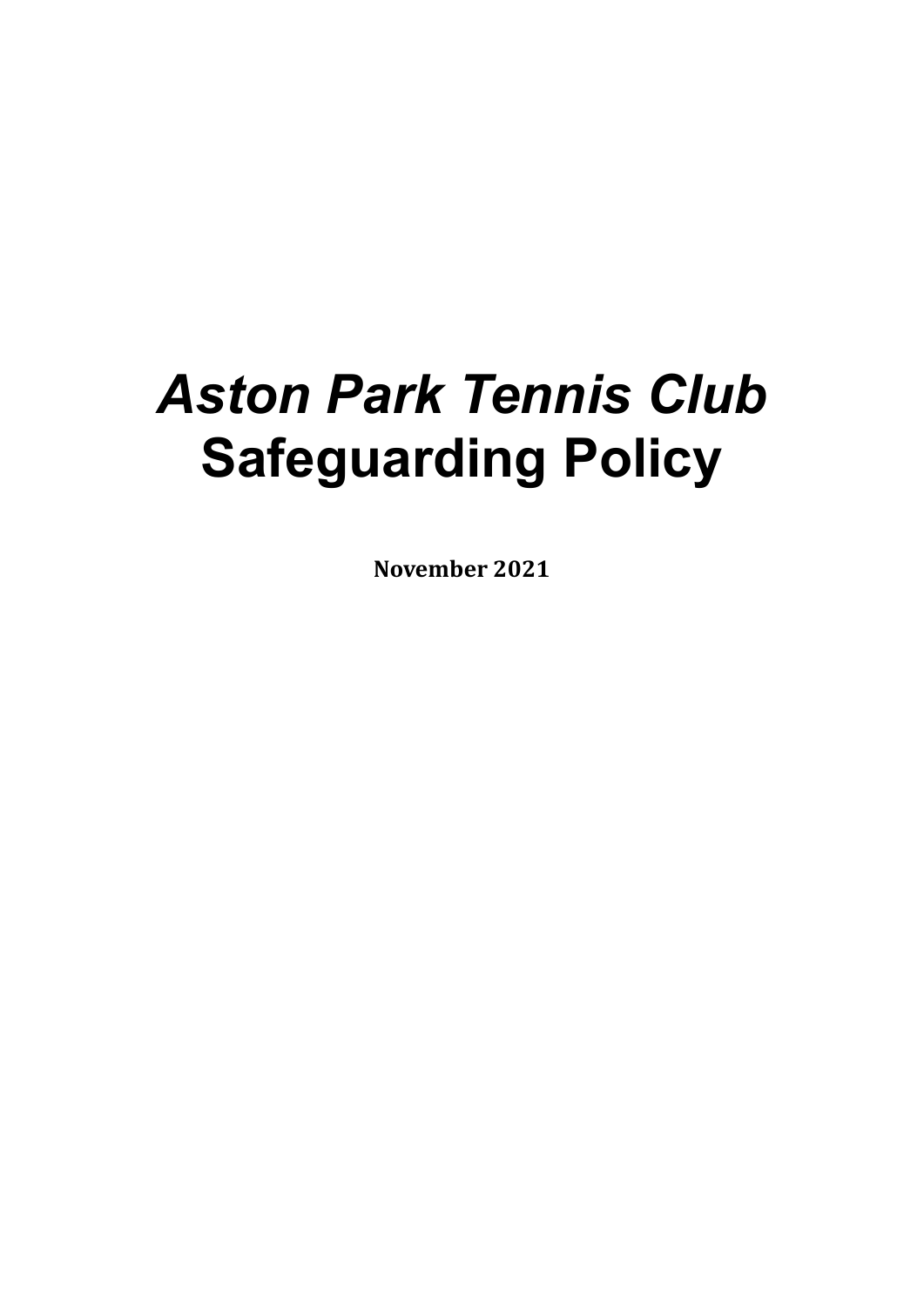# **Reporting a Safeguarding Concern within the Tennis Environment**

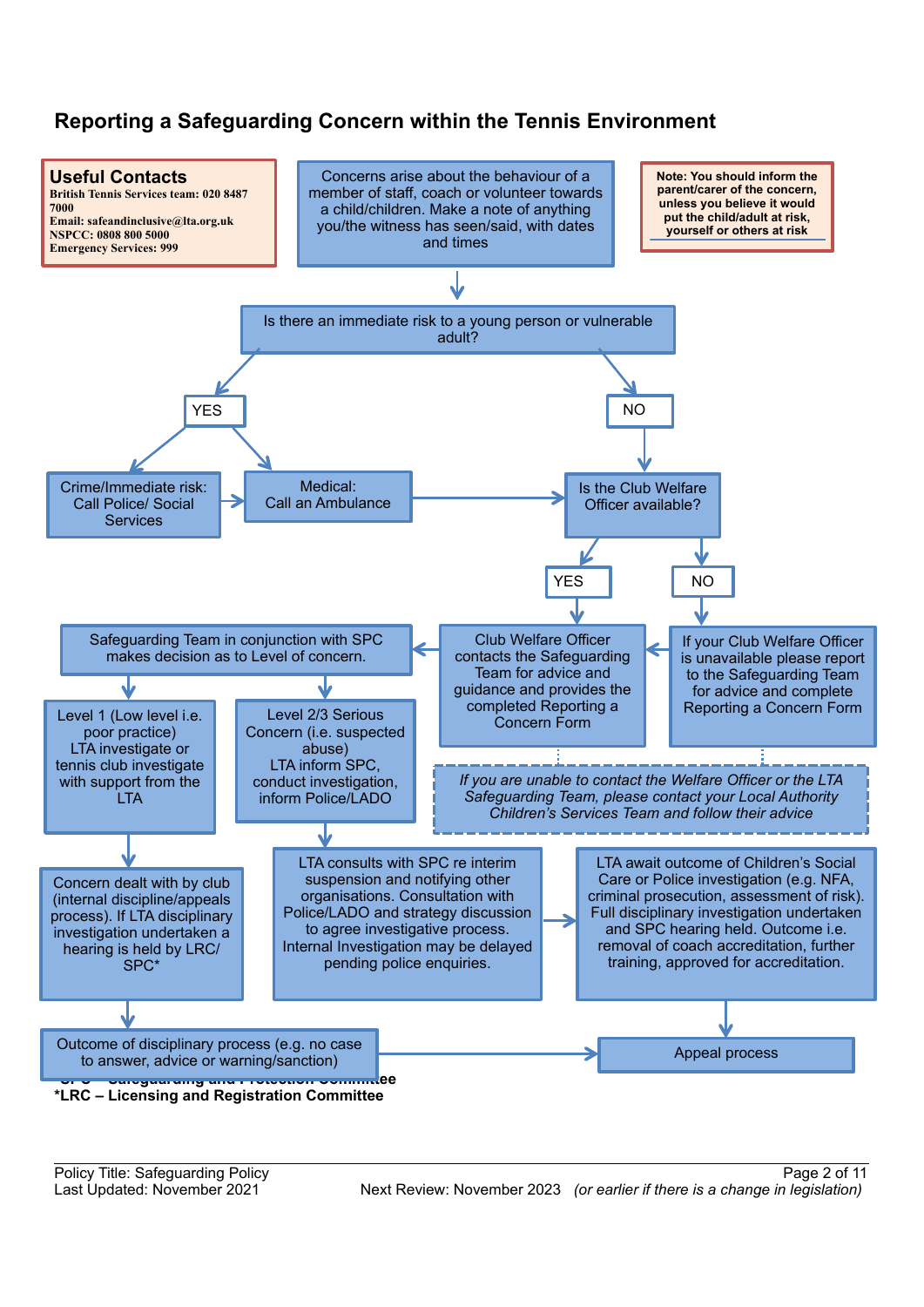# **Safeguarding Policy**

#### **1. Policy statement**

Aston Park Tennis Club is committed to prioritising the well-being of all children and adults at risk, promoting safeguarding in our club at all times, including all programmes and events we run. This Policy strives to minimise risk, deliver a positive tennis experience for everyone and respond appropriately to all safeguarding concerns/disclosures.

#### 2. **Use of terminology**

**Child:** a person under the age of eighteen years.

Note that some legislation in Scotland defines a child as a person under sixteen years old. However, where there is any safeguarding concern, anyone under the age of 18 is regarded as a child unless advised otherwise by the LTA Safeguarding Team .

**Adult at risk of abuse or neglect:** a person aged eighteen years or over who is, or may be, in need of community care services by reason of disability, age or illness; and is, or may be, unable to take care of, or unable to protect him or herself against abuse or neglect.

**Safeguarding children:** protecting children from abuse and neglect, preventing the impairment of children's health or development, ensuring that they grow up in circumstances consistent with the provision of safe and effective care, and taking action to enable all children to have the best life chances.

**Safeguarding adults at risk:** protecting adults from abuse and/or neglect. Enabling adults to maintain control over their lives and make informed choices without coercion. Empowering adults at risk, consulting them before taking action, unless someone lacks the capacity to make a decision, or their mental health poses a risk to their own or someone else's safety, in which case, always acting in his or her best interests.

*(See appendix A for full glossary of terms)*.

#### **3. Scope**

This Policy is applicable to all staff, volunteers, committee members, coaches and club members. It is in line with national legislation and applicable across the UK.

Advice, guidance and support is available from the LTA Safeguarding Team.

#### **4. Responsibility for the implementation of the Safeguarding Policy, Code of Conduct and Reporting Procedure**

#### **SAFEGUARDING IS EVERYONE'S RESPONSIBILITY: NOT RESPONDING TO A SAFEGUARDING CONCERN IS NOT AN OPTION.**

- Our club's committee has overall accountability for this Policy and its implementation
- Our club Welfare Officer *[Sarah Baker]* is responsible for updating this Policy in line with legislative and club developments
- All individuals involved in/present at the club are required to adhere to the Policy and Code of Conduct
- The LTA Safeguarding Team and Tennis Scotland, Tennis Wales and Tennis Foundation Safeguarding Leads can offer support to help clubs proactively safeguard.

#### **Where there is a safeguarding concern/disclosure:**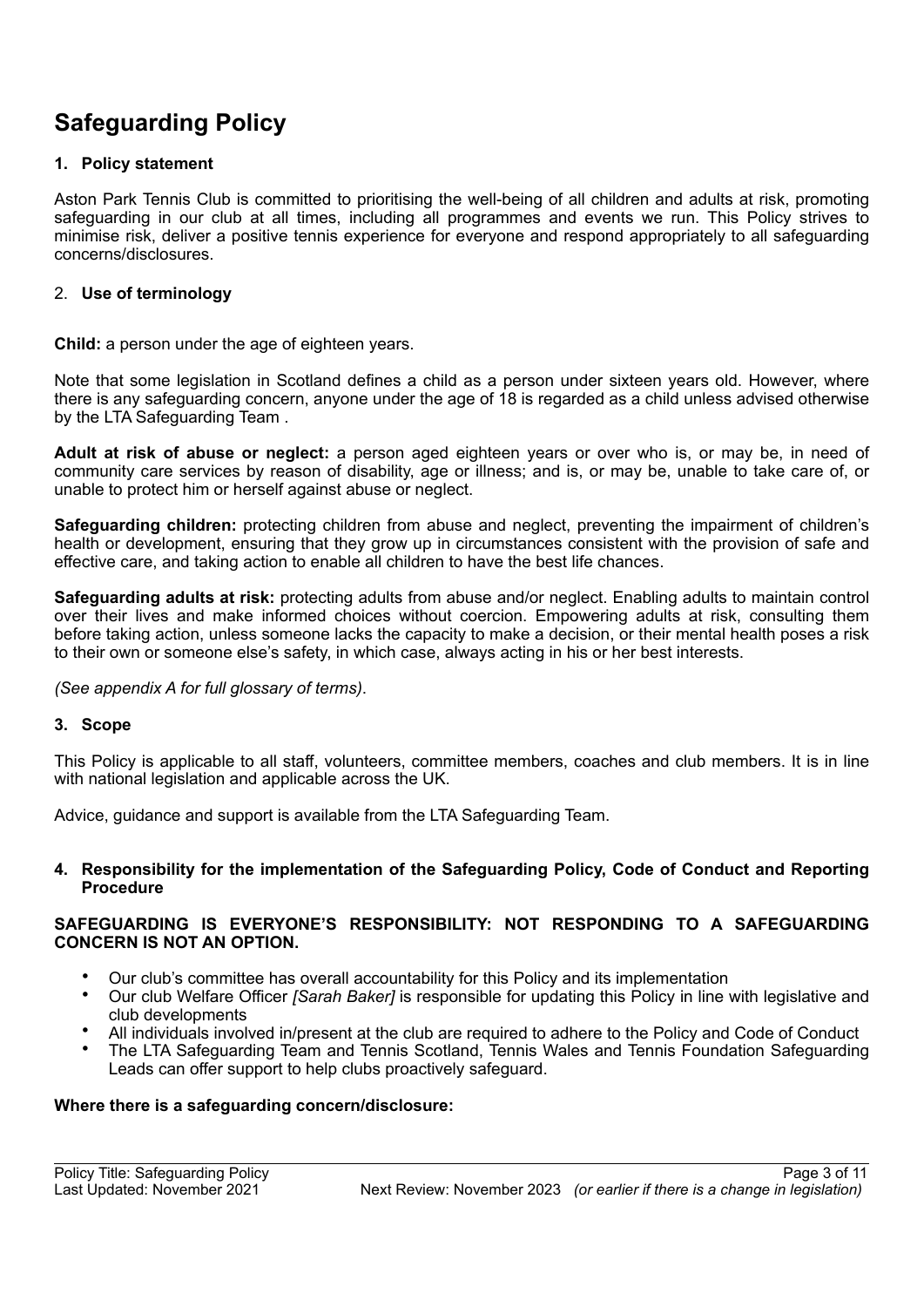- The individual who is told about, hears, or is made aware of the concern/disclosure is responsible for following the Reporting a Safeguarding Concern Procedure. Unless someone is in immediate danger, they should inform their club Welfare Officer, LTA Safeguarding Team or National Safeguarding Lead.
- The club Welfare Officer and Safeguarding Leads are responsible for reporting safeguarding concerns to the LTA Safe Safeguarding Team.
- The LTA Safeguarding Team is responsible for assessing all safeguarding concern/disclosures that are reported to them and working with the club Welfare Officer and national Safeguarding Leads to follow up as appropriate on a case-by-case basis, prioritising the well-being of the child/ adult at risk at all times. Dependent on the concern/disclosure, a referral may be made to:
	- o The police in an emergency (999);
	- o Local Authority Children's Services (Bucks County Council's First Response Team on 01296 383962 Mon-Fri, 0800 999 7677 out of hours)
	- o Local Authority Adult Services (Careline (operated by Bucks County Council) on 01296 395000 or 0800 9997677 out of hours (Mon-Thu 9am to 5.30pm, Fri 9am to 5pm)
	- o Designated Officer (England only) for concerns/disclosures about a member of staff, consultant, coach, official or volunteer
	- o Disclosure and Barring Service (or Disclosure Scotland; Adult Social Work Team or Health and Social Service Department (Channel Islands) for concerns/disclosures about a member of staff, consultant, coach, official or volunteer

#### 5. **Breaches of the Safeguarding Policy, Code of Conduct and Reporting Procedure**

Breaches of this Policy and/or failure to comply with the outlined responsibilities may result in the following:

- Disciplinary action leading to possible exclusion from the club, dismissal and legal action
- Termination of current and future roles within the club and roles in other clubs, the LTA, Tennis Wales, Tennis Scotland and the Tennis Foundation*.*

Actions taken by players, parents or carers, staff, consultants, volunteers, officials, coaches inside or outside of the club that are seen to contradict this Policy may be considered a violation of this Policy. Where an appeal is lodged in response to a safeguarding decision made by the club, the individual should adhere to the club's appeal procedure.

#### **6. Whistleblowing**

Safeguarding children and adults at risk requires everyone to be committed to the highest possible standards of openness, integrity and accountability. As a club, we are committed to encouraging and maintaining a culture where people feel able to raise a genuine safeguarding concern and are confident that it will be taken seriously.

#### **What is whistle blowing?**

In the context of safeguarding, "whistle blowing" is when someone raises a concern about the well-being of a child or an adult at risk.

A whistle blower may be:

- a player;
- a volunteer;
- a coach:
- other member of staff;
- an official;
- a parent;
- a member of the public.

#### **How to raise a concern about a child or an adult at risk at the club**

If a child or an adult at risk is in immediate danger or risk of harm, the police should be contacted by calling 999.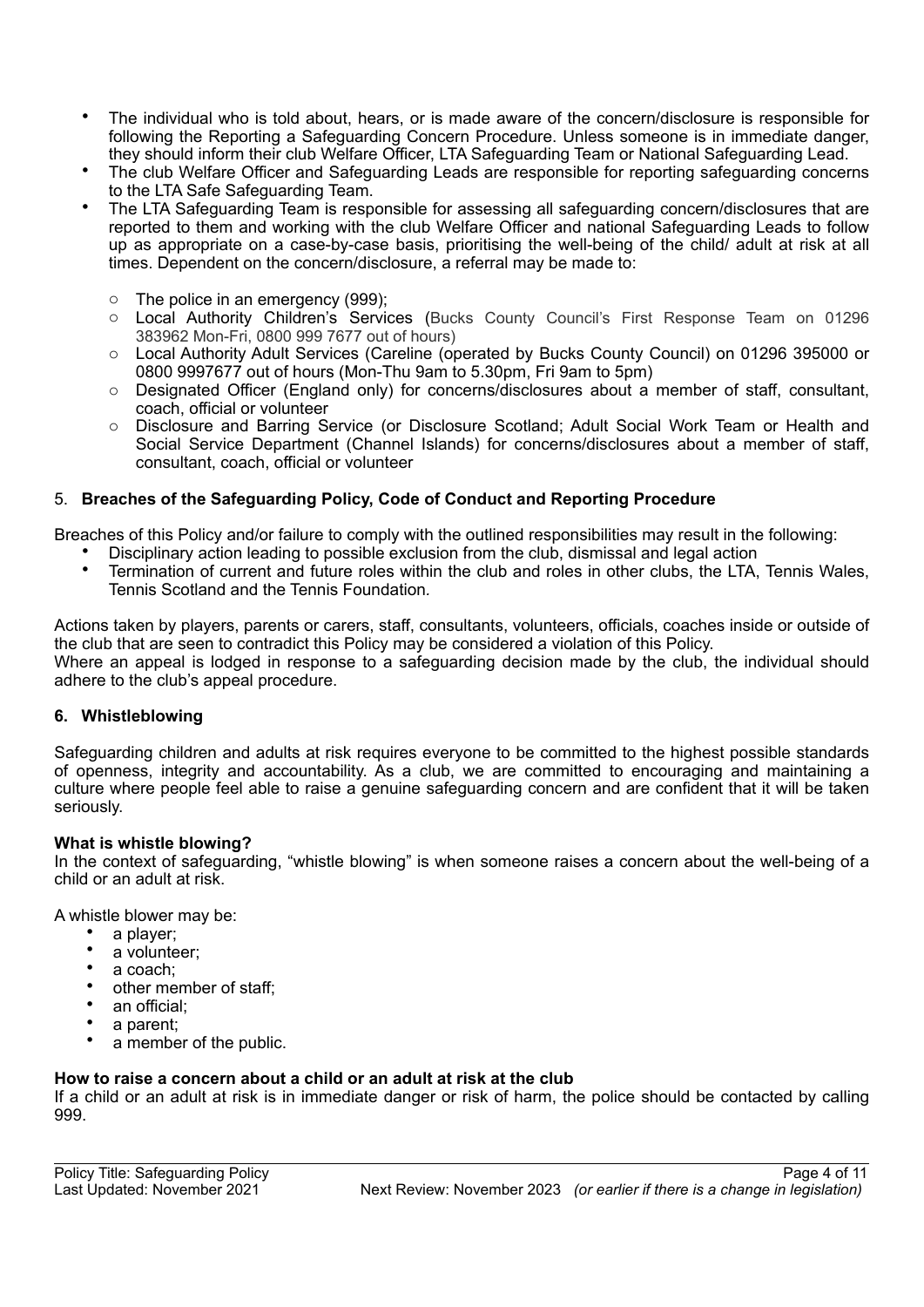Where a child or an adult at risk is not in immediate danger, any concerns about their well-being should be made without delay to the Club Welfare Officer. The Club Welfare Officer will pass the details of the concern on to the LTA Safeguarding Team at the earliest opportunity and the relevant local authority and the police will be contacted, where appropriate.

If, however, the whistle blower does not feel comfortable raising a concern with the Club Welfare Officer, the whistle blower should contact the LTA Safeguarding Team directly on 020 8487 7000, the Local Authority Designated Officer (LADO) or the NSPCC on 0808 800 5000.

The Club Welfare Officer can be contacted on: *[Sarah Baker, sarahbaker10@btinternet.com, 07841679825].*

#### **Information to include when raising a concern**

The whistle blower should provide as much information as possible regarding the incident or circumstance which has given rise to the concern, including:

- their name and contact details (unless they wish to remain anonymous);
- names of individuals involved;
- date, time and location of incident/circumstance; and
- whether any witnesses were present.

#### **What happens next?**

All concerns raised by a whistle blower about the well-being of a child or an adult at risk will be taken seriously and every effort will be made to deal with each concern fairly, quickly and proportionately.

If the whistle blower does not believe that the concern has been dealt with appropriately and wishes to speak to someone outside the club or the LTA Safeguarding Team, the NSPCC Whistleblowing advice line should be contacted on 0800 028 0285 or by emailing help@nspcc.org.uk.

#### **Support**

The club will not tolerate any harassment, victimisation or unfair treatment of, and will take appropriate action to protect, whistle blowers when they raise a concern in good faith.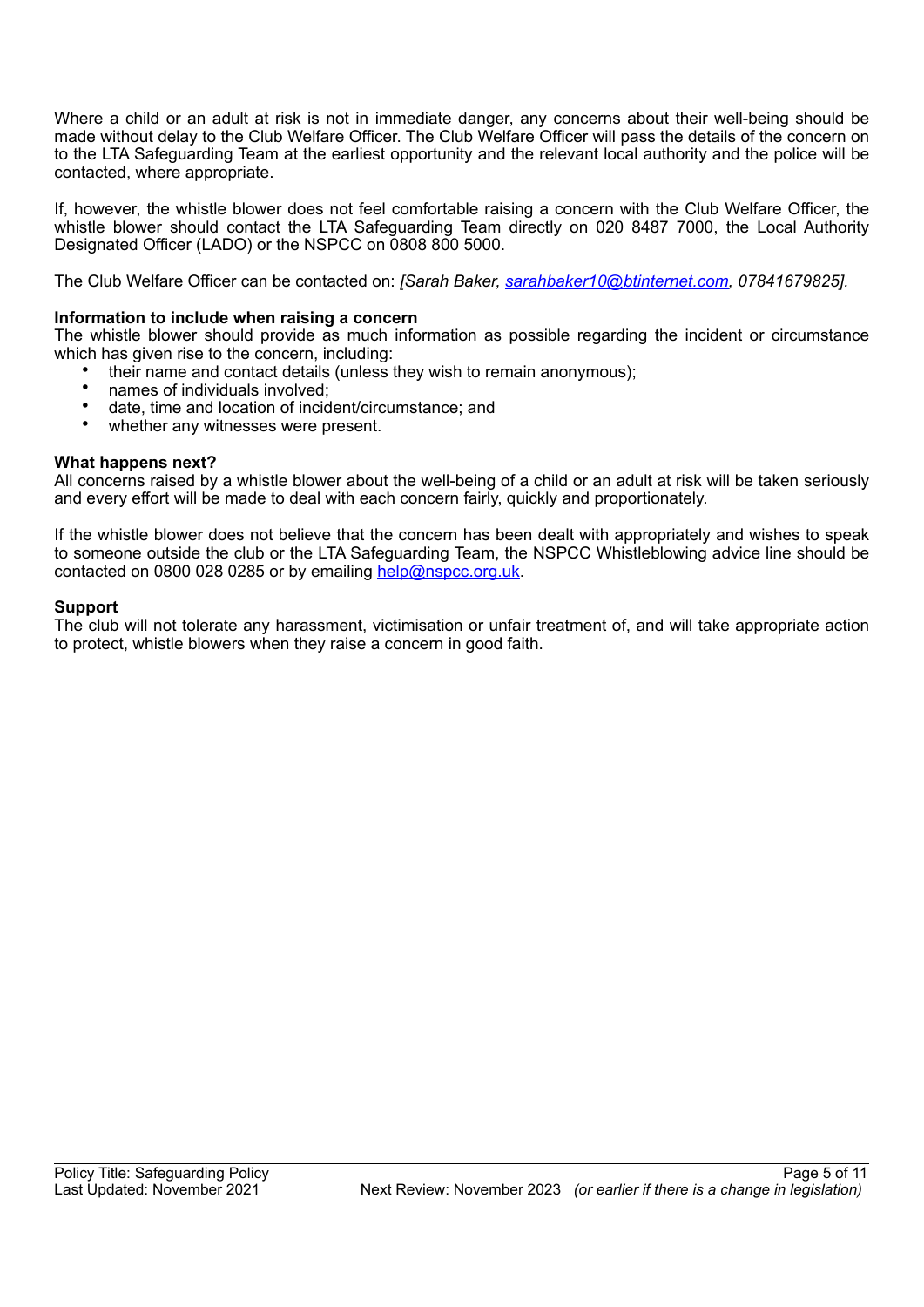# **Codes of Conduct**

#### **All members of staff and volunteers agree to:**

- Prioritise the well-being of all children and adults at risk at all times
- Treat all children and adults at risk fairly and with respect
- Be a positive role model. Act with integrity, even when no one is looking
- Help to create a safe and inclusive environment both on and off court
- Not allow any rough or dangerous behaviour, bullying or the use of bad or inappropriate language
- Report all allegations of abuse or poor practice to the club Welfare Officer
- Not use any sanctions that humiliate or harm a child or adult at risk
- Value and celebrate diversity and make all reasonable efforts to meet individual needs
- Keep clear boundaries between professional and personal life, including on social media
- Have the relevant consent from parents/carers, children and adults before taking or using photos and videos
- Refrain from making physical contact with children or adults unless it is necessary as part of an emergency or congratulatory (e.g. handshake / high five)
- Refrain from smoking and consuming alcohol during club activities or coaching sessions
- Ensure roles and responsibilities are clearly outlined and everyone has the required information and training
- Avoid being alone with a child or adult at risk unless there are exceptional circumstances
- Refrain from transporting children or adults at risk, unless this is required as part of a club activity (e.g. away match) and there is another adult in the vehicle
- Not abuse, neglect, harm or discriminate against anyone; or act in a way that may be interpreted as such
- Not have a relationship with anyone under 18 for whom they are coaching or responsible for
- Not to have a relationship with anyone over 18 whilst continuing to coach or be responsible for them

#### **All children agree to:**

- Be friendly, supportive and welcoming to other children and adults
- Play fairly and honestly
- Respect club staff, volunteers and Officials and accept their decisions
- Behave, respect and listen to your coach
- Take care of your equipment and club property
- Respect the rights, dignity and worth of all participants regardless of age, gender, ability, race, culture, religion or sexual identity
- Not use bad, inappropriate or racist language, including on social media
- Not bully, intimidate or harass anyone, including on social media
- Not smoke, drink alcohol or drugs of any kind on club premises or whilst representing the club at competitions or events
- Talk to the club Welfare Officer about any concerns or worries they have about themselves or others

#### **All adults agree to:**

- Positively reinforce your child and show an interest in their tennis
- Use appropriate language at all times
- Be realistic and supportive
- Never ridicule or admonish a child for making a mistake or losing a match
- Treat all children, adults, volunteers, coaches, officials and members of staff with respect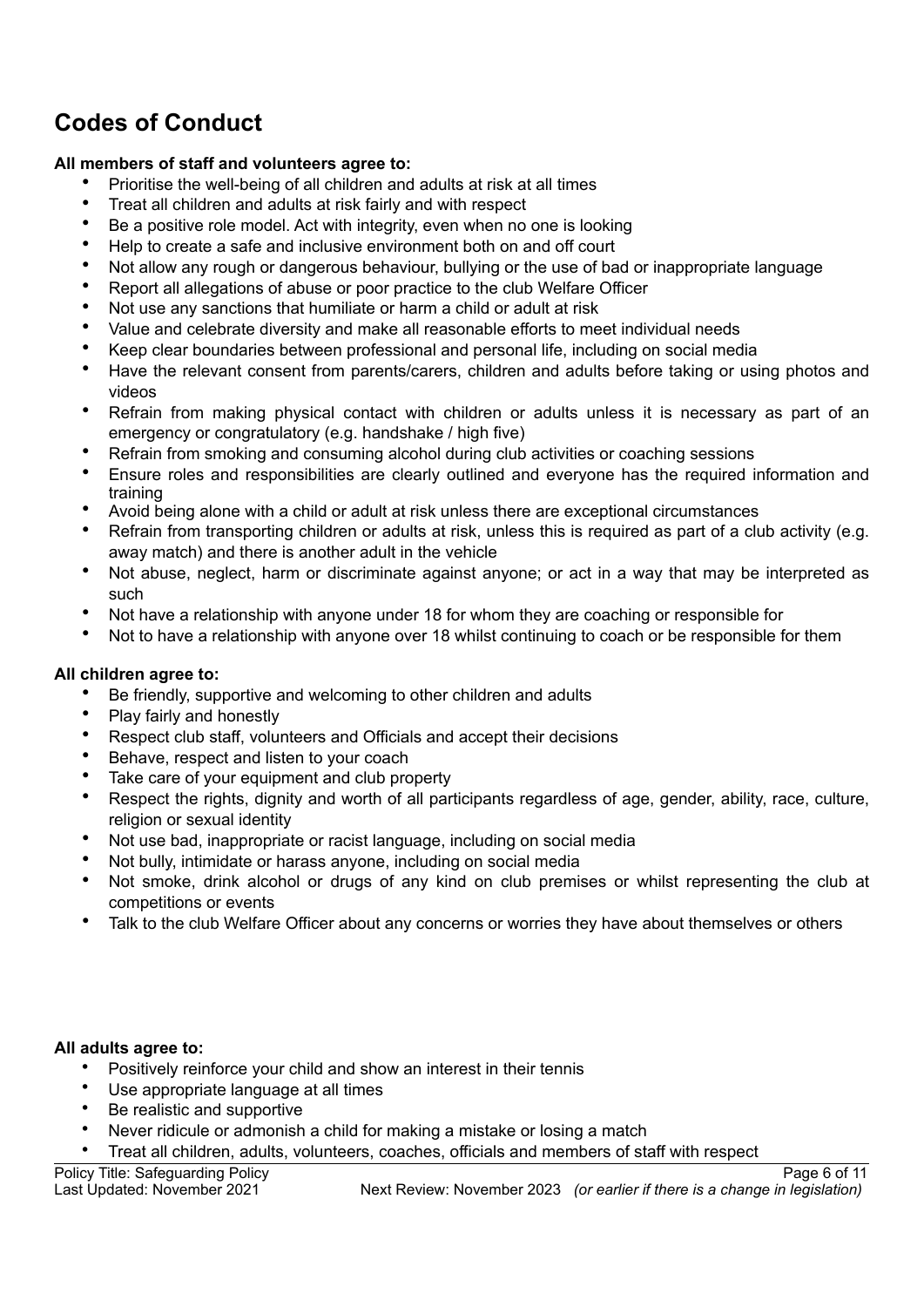- Behave responsibly at the venue; do not embarrass your child
- Accept the official's decisions and do not go on court or interfere with matches
- Encourage your child to play by the rules, and teach them that they can only do their best
- Deliver and collect your child punctually from the venue
- Ensure your child has appropriate clothing for the weather conditions
- Ensure that your child understands their code of conduct
- Adhere to your venue's safeguarding policy, diversity and inclusion policy, rules and regulations
- Provide emergency contact details and any relevant information about your child including medical history

This Policy is reviewed every two years (or earlier if there is a change in national legislation).

This Policy is recommended for approval by:

Club Committee Chair *[Barbara Wilkinson]*: Date: 16/11/2021 Club Welfare Officer *[Sarah Baker]*: Date: 16/11/2021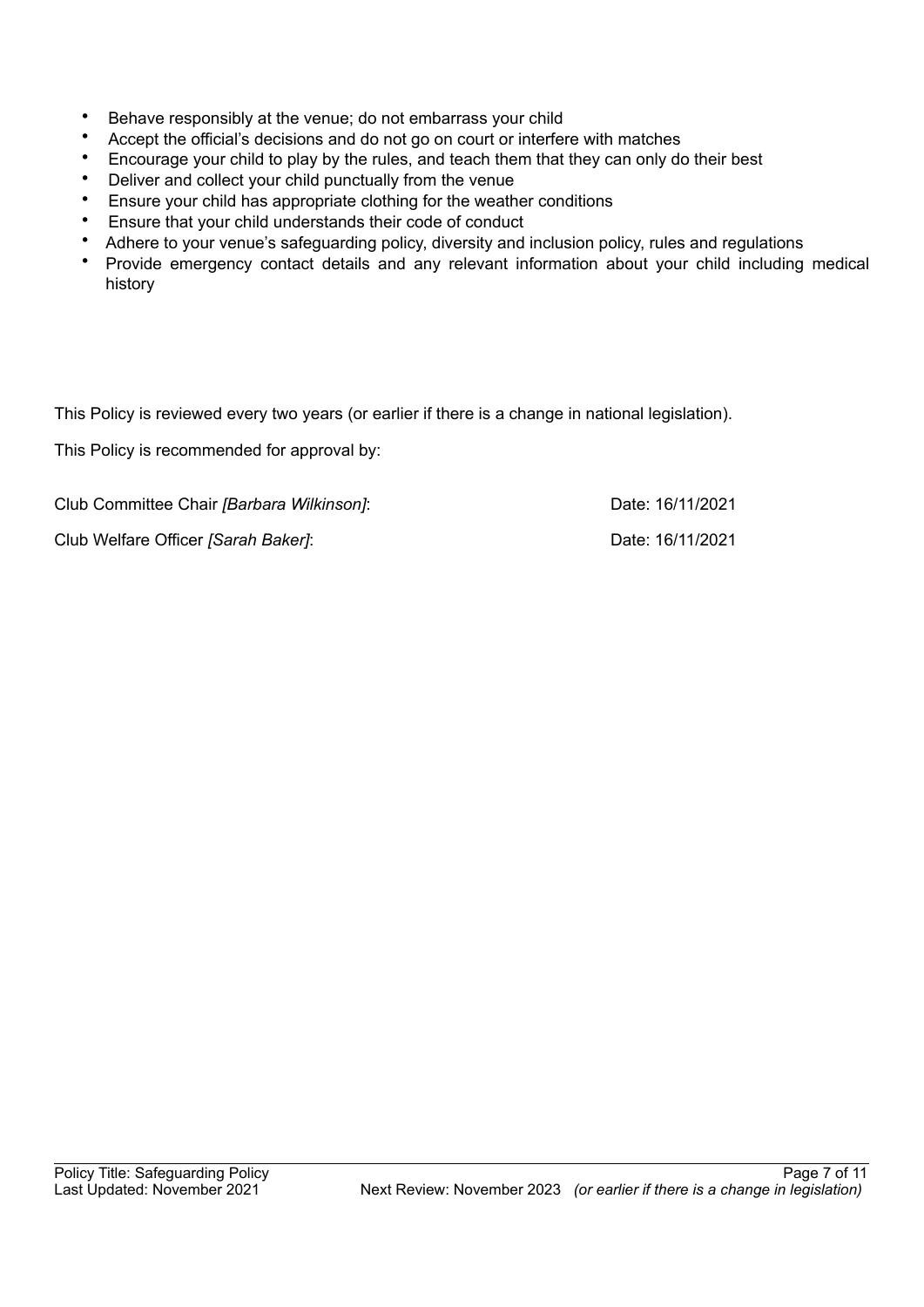## **Appendix A: Glossary of Terms**

**Safeguarding:** protecting **children** from abuse and neglect, preventing the impairment of children's health or development, ensuring that children are growing up in circumstances consistent with the provision of safe and effective care, and taking action to enable all children to have the best life chances. Enabling **adults at risk** to achieve the outcomes that matter to them in their life; protecting their right to live in safety, free from abuse and neglect. Empowering and supporting them to make choices, stay safe and raise any concerns. Beginning with the assumption that an individual is best-placed to make decisions about their own wellbeing, taking proportional action on their behalf only if someone lacks the capacity to make a decision, they are exposed to a life-threatening risk, someone else may be at risk of harm, or a criminal offence has been committed or is likely to be committed.

#### **Abuse and neglect**

**Physical abuse:** A form of abuse which may involve hitting, shaking, throwing, poisoning, burning or scalding, drowning, suffocating or otherwise causing physical harm to a child or adult at risk. Physical harm may also be caused when a parent or carer fabricates the symptoms of, or deliberately induces illness

**Sexual abuse:** Involves forcing or enticing a child or young person to take part in abuse sexual activities, not necessarily involving a high level of violence, whether or not the child is aware of what is happening. The activities may involve physical contact, including assault by penetration (for example, rape or oral sex) or nonpenetrative acts such as masturbation, kissing, rubbing and touching outside of clothing. They may also include non-contact activities, such as involving children in looking at, or in the production of, sexual images, watching sexual activities, encouraging children to behave in sexually inappropriate ways, or grooming a child in preparation for abuse (including via the internet). Sexual abuse is not solely perpetrated by adult males. Women can also commit acts of sexual abuse, as can other children

**Emotional abuse:** The persistent emotional maltreatment of a child or adult at risk such as to cause severe and persistent adverse effects on their emotional development. It may involve conveying to a child/ adult at risk that they are worthless or unloved, inadequate, or valued only insofar as they meet the needs of another person; not giving them opportunities to express their views; deliberately silencing them or 'making fun' of what they say or how they communicate. It may feature age or developmentally inappropriate expectations being imposed, including interactions that are beyond a child or adult at risk's developmental capability, as well as overprotection and limitation of exploration and learning, or preventing them participating in normal social interaction. It may involve seeing or hearing the ill-treatment of another. It may involve serious bullying (including cyber bullying), causing a child or adult at risk to feel frightened or in danger, or the exploitation or corruption of children. Some level of emotional abuse is involved in all types of maltreatment of a child, though it may occur alone.

**Neglect:** The persistent failure to meet a child/ adult at risk's basic physical and/or psychological needs, likely to result in the serious impairment of their health or development. It may involve a parent or carer failing to:

- $\circ$  provide adequate food, clothing and shelter (including exclusion from home or abandonment);
- o protect a child/ adult at risk from physical and emotional harm or danger;
- o ensure adequate supervision (including the use of inadequate care-givers); or
- o ensure access to appropriate medical care or treatment.

It may also include neglect of, or unresponsiveness to, a child's or adult at risk's basic emotional needs. Neglect may occur during pregnancy as a result of maternal substance abuse.

#### **Additional examples of abuse and neglect of adults at risk**

**Financial abuse**: having money or property stolen; being defrauded; being put under pressure in relation to money or other property; and having money or other property misused.

**Discriminatory abuse**: treating someone in a less favourable way and causing them harm, because of their age, gender, sexuality, gender identity, disability, socio-economic status, ethnic origin, religion and any other visible or non-visible difference.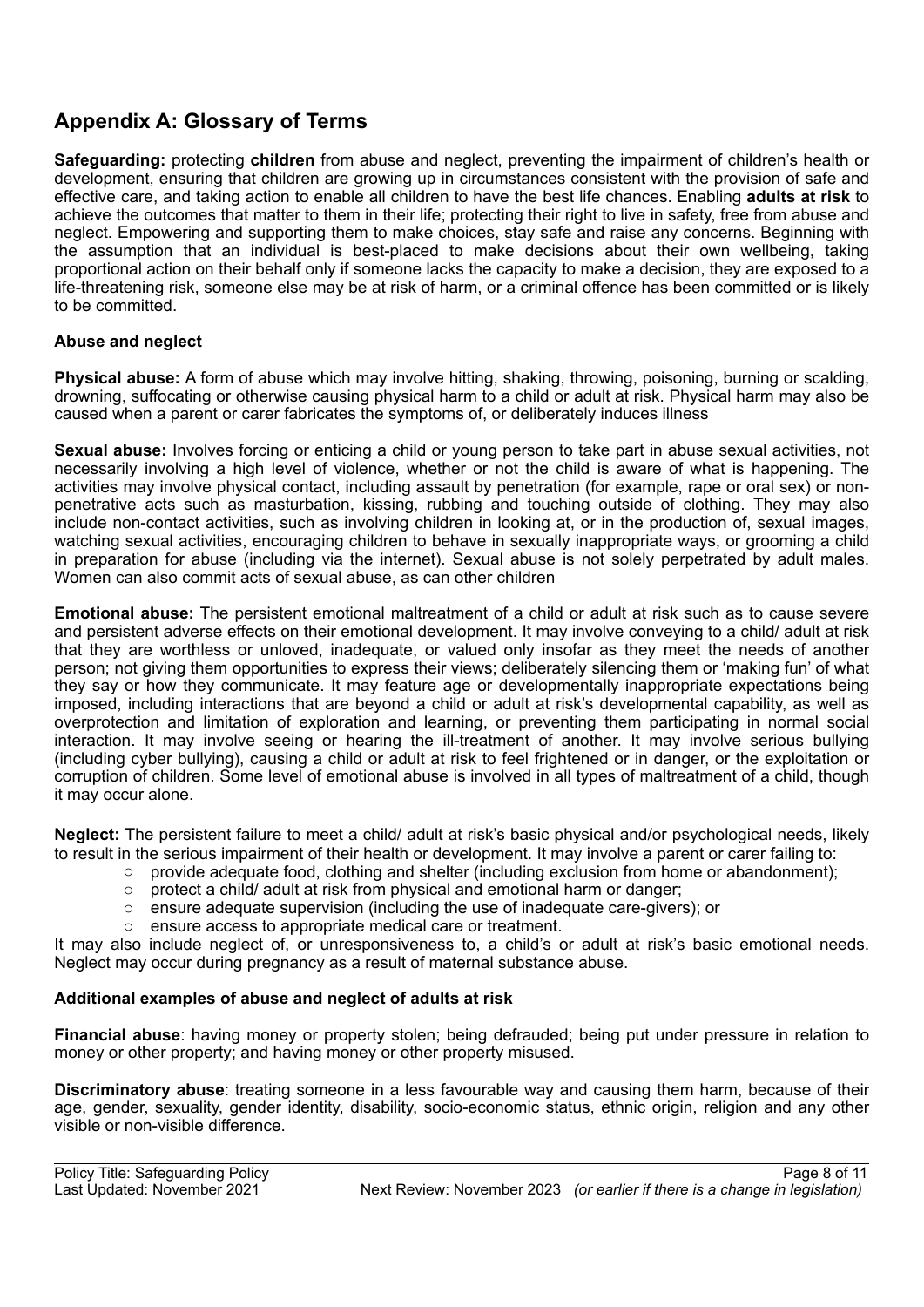**Domestic abuse**: includes physical, sexual, psychological or financial abuse by someone who is, or has been a partner or family member. Includes forced marriage, female genital mutilation and honour-based violence (an act of violence based on the belief that the person has brought shame on their family or culture). Domestic abuse does not necessarily involve physical contact or violence.

**Psychological abuse:** including emotional abuse, threats of harm or abandonment, deprivation of contact, humiliation, blaming, controlling, intimidation, coercion, harassment, verbal abuse, isolation or withdrawal from services or supportive networks.

**Organisational abuse**: where the needs of an individual are not met by an organisation due to a culture of poor practice or abusive behaviour within the organisation.

**Self-neglect:** behaviour which threatens an adult's personal health or safety (but not that of others). Includes an adult's decision to not provide themselves with adequate food, clothing, shelter, personal hygiene, or medication (when indicated), or take appropriate safety precautions

**Modern slavery**: encompasses slavery, human trafficking, criminal and sexual exploitation, forced labour and domestic servitude. Traffickers and slave masters use whatever means they have at their disposal to coerce, deceive and force individuals into a life of abuse, servitude and inhumane treatment.

- A person who is being abused may experience more than one type of abuse
- Harassment, and bullying are also abusive and can be harmful
- Female Genital Mutilation (FGM) is now recognised as a form of physical, sexual and emotional abuse that is practised across the UK
- Child Sexual Exploitation is recognised as a form of sexual abuse in which children are sexually exploited for money, power or status
- Child trafficking is recognised as child abuse where children are often subject to multiple forms of exploitation. Children are recruited, moved or transported to, or within the UK, then exploited, forced to work or sold
- People from all cultures are subject to abuse. It cannot be condoned for religious or cultural reasons
- Abuse can have immediate and long-term impacts on someone's well-being, including anxiety, depression, substance misuse, eating disorders and self-destructive Conducts, offending and antisocial Conduct
- Those committing abuse are most often adults, both male and female. However, child-to-child abuse also takes place.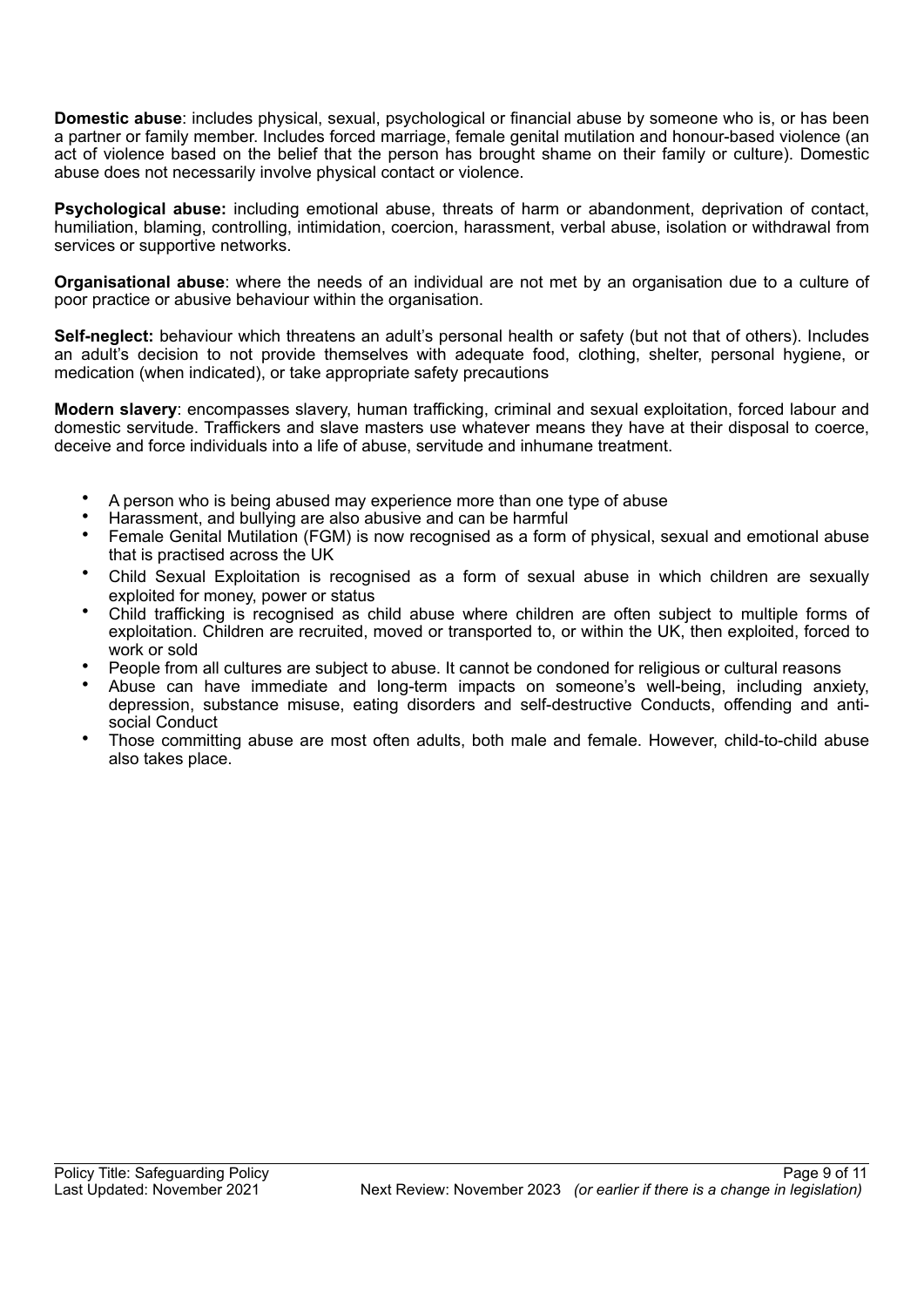### **Appendix B: What to do if a disclosure from a child or adult at risk is made to you:**

- 1. **Listen** carefully and calmly to the individual
- 2. **Reassure** the individual that they have done the right thing and what they have told you is very important
- 3. **Avoid questioning** where possible, and never ask leading questions
- 4. **Do not promise secrecy**. Let the individual know that you will need to speak to the Welfare Officer/ LTA Safeguarding Team because it is in their best interest. If you intend to speak to the police or social care, you should let them know this too.
- 5. **Report the concern.** In an emergency, call the police (999), otherwise talk to the Welfare Officer/LTA Safeguarding Team as soon as possible. Do not let doubt/personal bias prevent you from reporting the allegation
- 6. **Record** details of the disclosure and allegation using the LTA Reporting a Concern Form*.* Make certain you distinguish between what the person has actually said and the inferences you may have made. Your report should be sent to the LTA Safeguarding Team within 48 hours of the incident. *If you do not have access to this document, write down the details using what you have available then sign and date it.*